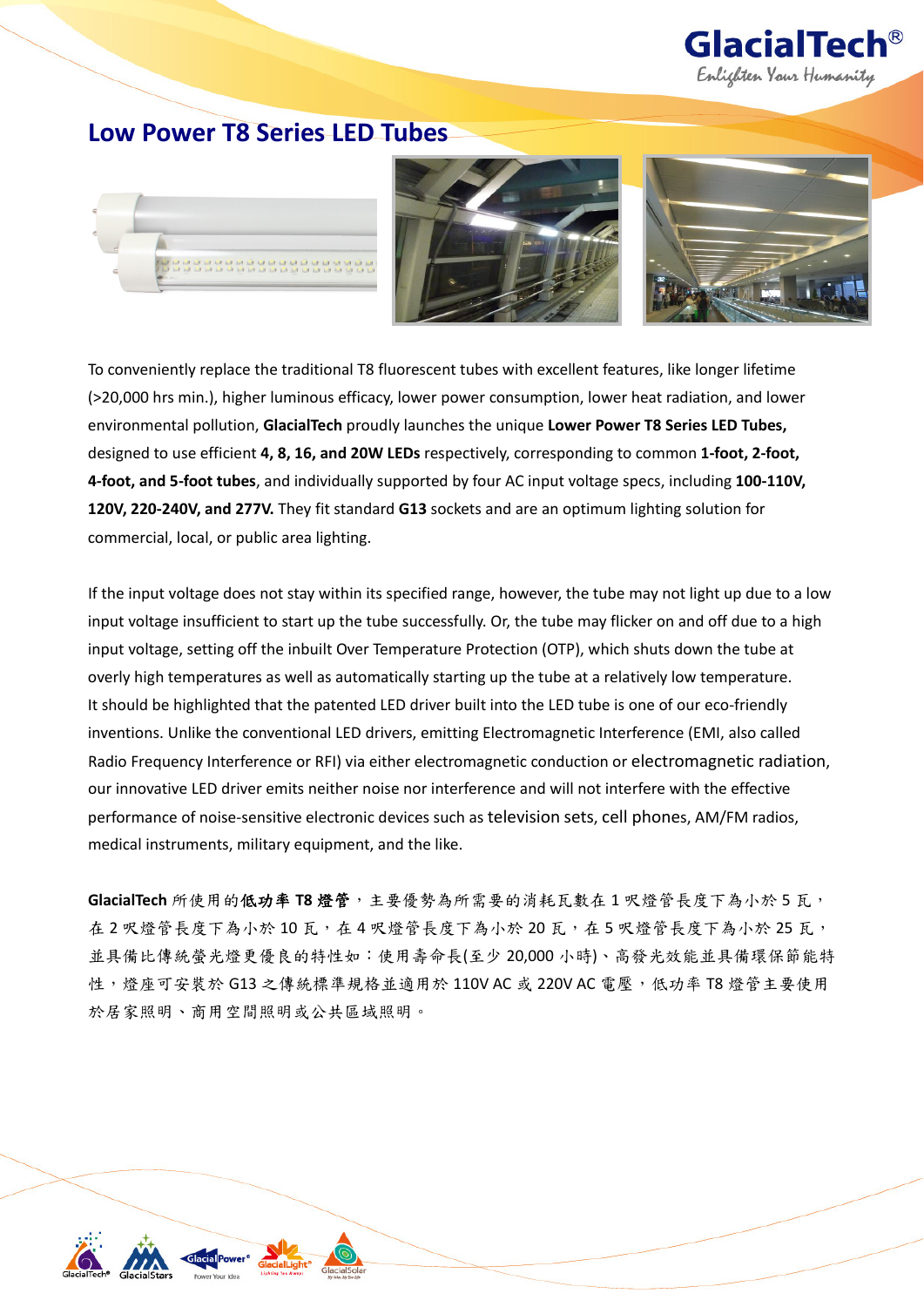

# **Features** 特性

- Indoor use only 室內照明專用
- Direct replacement for traditional T8 fluorescent tubes 直接取代傳統 T8 螢光燈
- Power factor > 0.9 at 115V AC; power factor > 0.9 at 230V AC 功率因素 > 0.9 (115V AC); 功率因素 > 0.9 (230V AC)
- High power efficiency > 80% 高電源效率 > 80%
- High luminous efficacy LEDs 高發光效能 LED
- No UV or IR radiation 無紫外線或紅外線幅射
- Compliance with safety standards: EN61195, EN61347-1+EN61347-2-13, EN62031,
- EN60061, EN55015, EN61547, EN61000-3-2/-3-3/-4-2~-4-6/-4-8/-4-11, FCC Part15B 遵循歐盟安規及北美 FCC 標準: EN61195、EN61347-1+EN61347-2-13、EN62031、
- EN60061、EN55015、EN61547、EN61000‐3‐2/‐3‐3/‐4‐2~‐4‐6/‐4‐8/‐4‐11、FCC Part15B
- Cool light, which can reduce the rise of the ambient temperature. 低溫光可減少環境溫度的上昇
- Energy saving and environment friendly 具環保節能效益

CE<sub>FC</sub>

# **Candle Power Distribution Curve** 配光曲線圖

#### **GL-LT8-10CW**









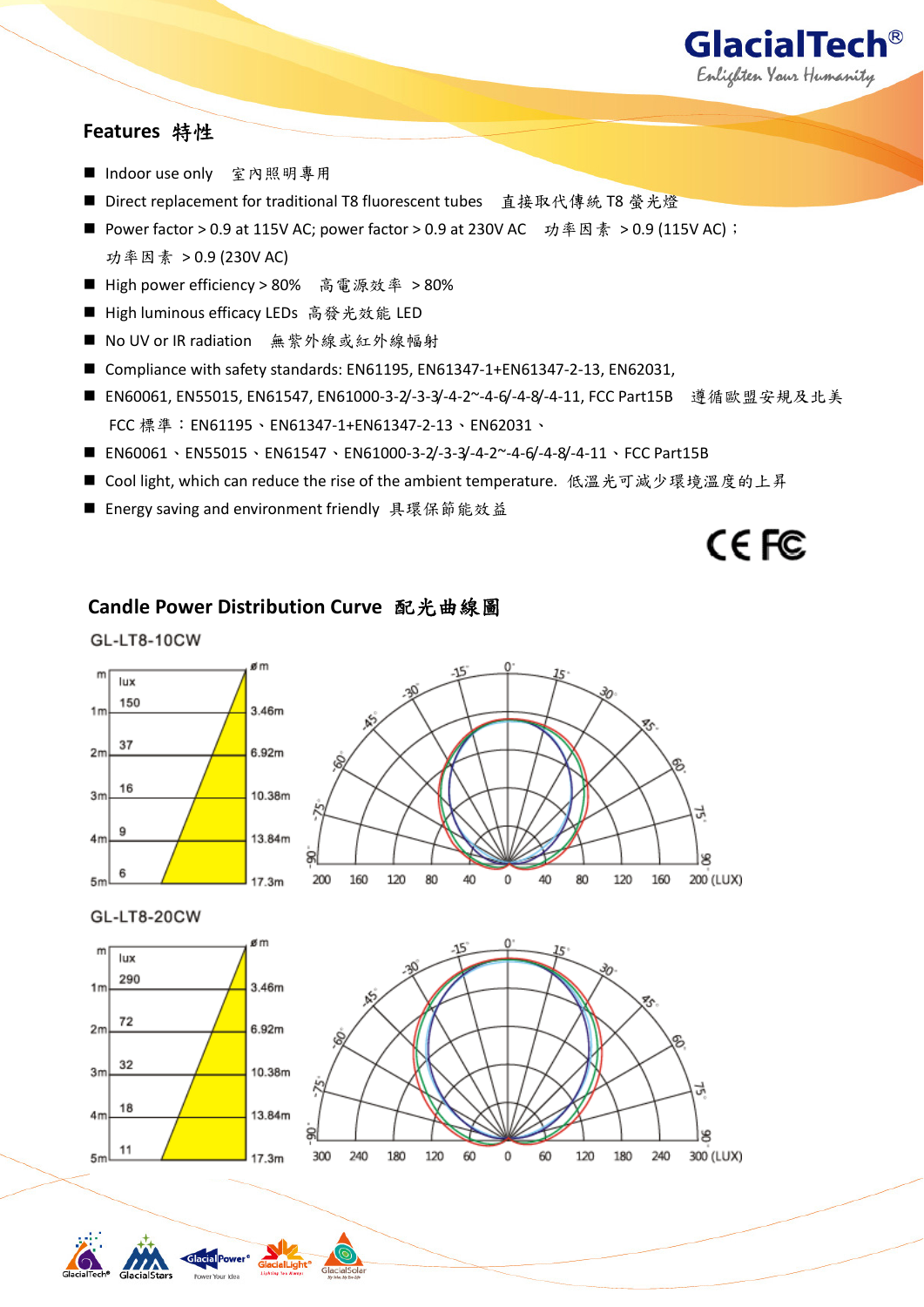

# **Specifications** 產品規格

| Model No. 型號                                   | <b>GL-LT8-05CW</b>                                                                 | <b>GL-LT8-10CW</b>                                    | <b>GL-LT8-20CW</b>          | <b>GL-LT8-25CW</b> |
|------------------------------------------------|------------------------------------------------------------------------------------|-------------------------------------------------------|-----------------------------|--------------------|
| CCT (Typical) 色溫                               | 6000 K                                                                             |                                                       |                             |                    |
| <b>Typical Power Consumption</b><br>消耗瓦數       | 5 W                                                                                | 10 W                                                  | 20 W                        | 25 W               |
| <b>Typical Luminous Flux (Im)</b><br>光通量 (流明)  | 300 lm                                                                             | 600 lm                                                | 1,200 lm                    | 1,500 lm           |
| Input Voltage 輸入電壓                             | 100-110V AC/ 120V AC/ 220-240V AC/ 277VAC                                          |                                                       |                             |                    |
| Work Frequency 工作頻率                            | 50 Hz / 60 Hz                                                                      |                                                       |                             |                    |
| Socket Base 適用燈座型號                             | G13                                                                                |                                                       |                             |                    |
| Operation Temp. Range 操<br>作溫度                 | $-20^{\circ}$ C ~ $+40^{\circ}$ C                                                  |                                                       |                             |                    |
| <b>Typical Luminous Efficacy</b><br>發光效能(流明/瓦) | 60 lm/W                                                                            | 60 lm/W                                               | 60 lm/W                     | 60 lm/W            |
| CRI 演色性                                        | >60                                                                                |                                                       |                             |                    |
| Beam Angle 光束角                                 | $120^\circ$                                                                        |                                                       |                             |                    |
| Cover 蓋子                                       | Clear/ Frosted 透明/霧面                                                               |                                                       |                             |                    |
| Warranty 保固期                                   | 2 Years                                                                            |                                                       |                             |                    |
| Applications 應用                                | Local Lighting/ Commercial Lighting/ Public Place Lighting<br>居家室內裝潢/ 商業空間/ 公共空間照明 |                                                       |                             |                    |
| Outline Dim.外觀尺寸(公<br>厘)                       | Ψ28.5*330(mm)                                                                      | Type1:<br>Ψ28.5*580(mm)<br>Type2:<br>$428.5*600$ (mm) | Ψ28.5*1200(mm)              | $428.5*1500$ (mm)  |
| Net. Weight 净重(公斤)                             | 0.07 (kgs)                                                                         | $0.15$ (kgs)                                          | 0.30 (kgs)                  | 0.37 (kgs)         |
| Package 包装方式                                   | 24 Boxes / 2 Packs / Carton                                                        |                                                       | 12 Boxes / 2 Packs / Carton |                    |